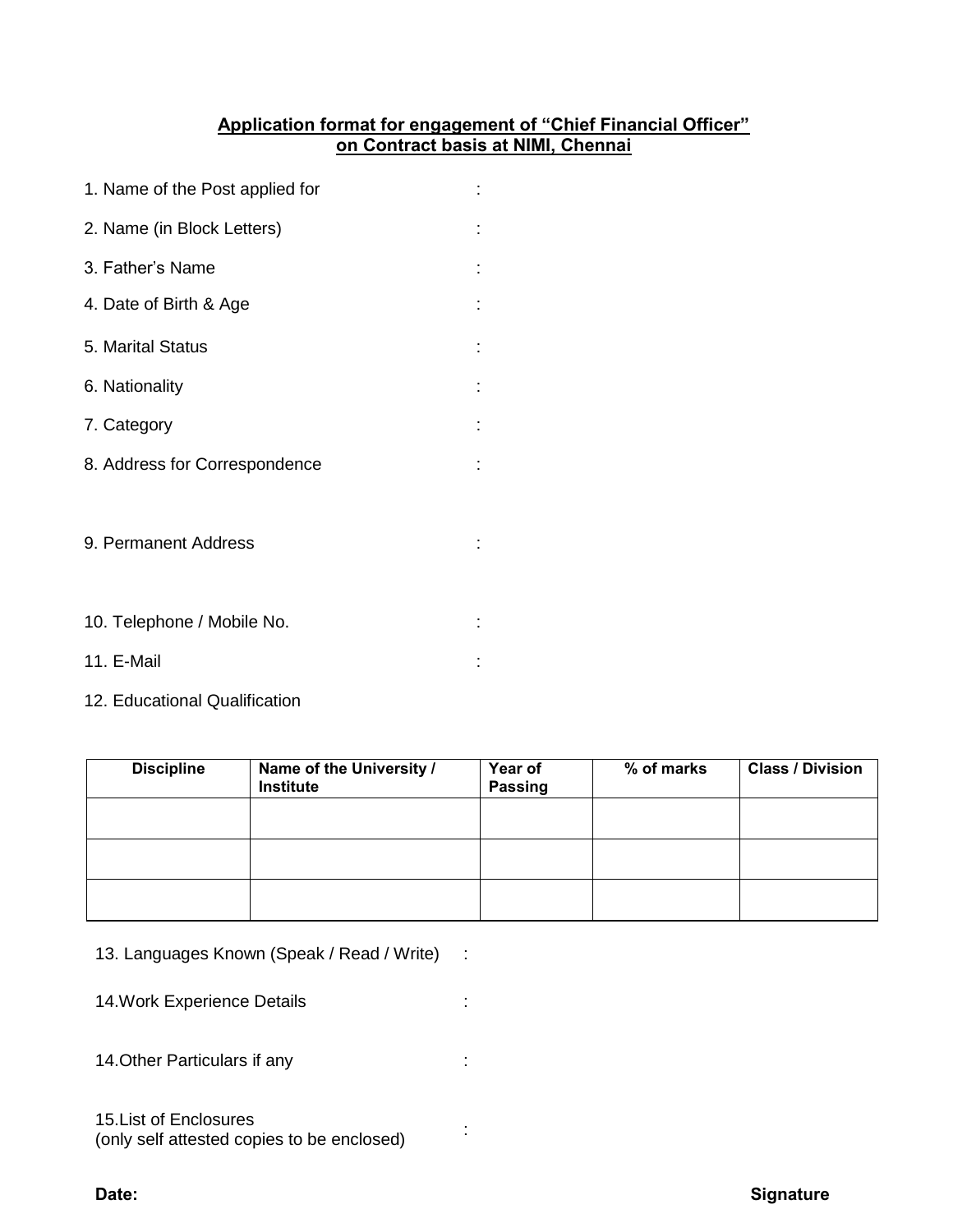## **NATIONAL INSTRUCTIONAL MEDIA INSTITUTE**

#### **RECRUITMENT OF CHIEF FINANCIAL OFFICER ON CONTRACT BASIS**

National Instructional Media Institute (NIMI) is an Autonomous Institute under Ministry of Skill Development & Entrepreneurship with the objective of preparing Instructional Media Packages (IMPs) for the use of the trainees and trainers for securing overall improvement in the standard of training imparted in Industrial Training Institute (ITIs), short term skill development courses and also for the Industries & Establishments implementing the Apprenticeship training programme.

| <b>NO. OF POSTS</b>                                             | 1 (One)                                                                                                                                                                                                                                                                                                                                                                                                               |
|-----------------------------------------------------------------|-----------------------------------------------------------------------------------------------------------------------------------------------------------------------------------------------------------------------------------------------------------------------------------------------------------------------------------------------------------------------------------------------------------------------|
| <b>AGE</b>                                                      | Maximum age 65 years as on 01/06/2018                                                                                                                                                                                                                                                                                                                                                                                 |
| <b>PERIOD OF</b><br><b>CONTRACT</b>                             | The contract will be for a period of one year / two<br>➤<br>years from the date of joining.<br>The contract would automatically come to an end<br>➤<br>on the expiry of this period unless specifically<br>extended.<br>Working hours will be from 9.15 AM to 5.45 PM and<br>$\blacktriangleright$<br>it will be a full time job and not part time.                                                                   |
| <b>TERMINATION OF</b><br><b>CONTRACT</b>                        | The contract could be terminated by either side by giving<br>one month's notice or pay in lieu hereof without<br>assigning any reason.                                                                                                                                                                                                                                                                                |
| <b>ELIGIBILITY/</b><br><b>EDUCATION</b><br><b>QUALIFICATION</b> | MBA Finance / M.com from Government Recognized<br>University.                                                                                                                                                                                                                                                                                                                                                         |
| <b>PLACE OF POSTING</b>                                         | Chennai                                                                                                                                                                                                                                                                                                                                                                                                               |
| <b>POST</b><br><b>QUALIFICATION</b><br><b>WORK EXPERIENCE</b>   | Candidate should submit the Proof of experience<br>$\blacktriangleright$<br>along with application.<br>With 10 years experience in organization in the<br>$\blacktriangleright$<br>capacity of Account Officer/Audit Officer out of<br>which 3 years of experience as a senior position<br>Preference will be given to the incumbent having<br>$\blacktriangleright$<br>worked in autonomous body under Central Govt. |
| <b>ENTITLEMENT OF</b><br><b>LEAVE</b>                           | Will be entitled for Casual leave of 12 days in a year.<br>➤<br>No other leave applicable.                                                                                                                                                                                                                                                                                                                            |

# **ELIGIBILITY CRITERIA & OTHER DETAILS:**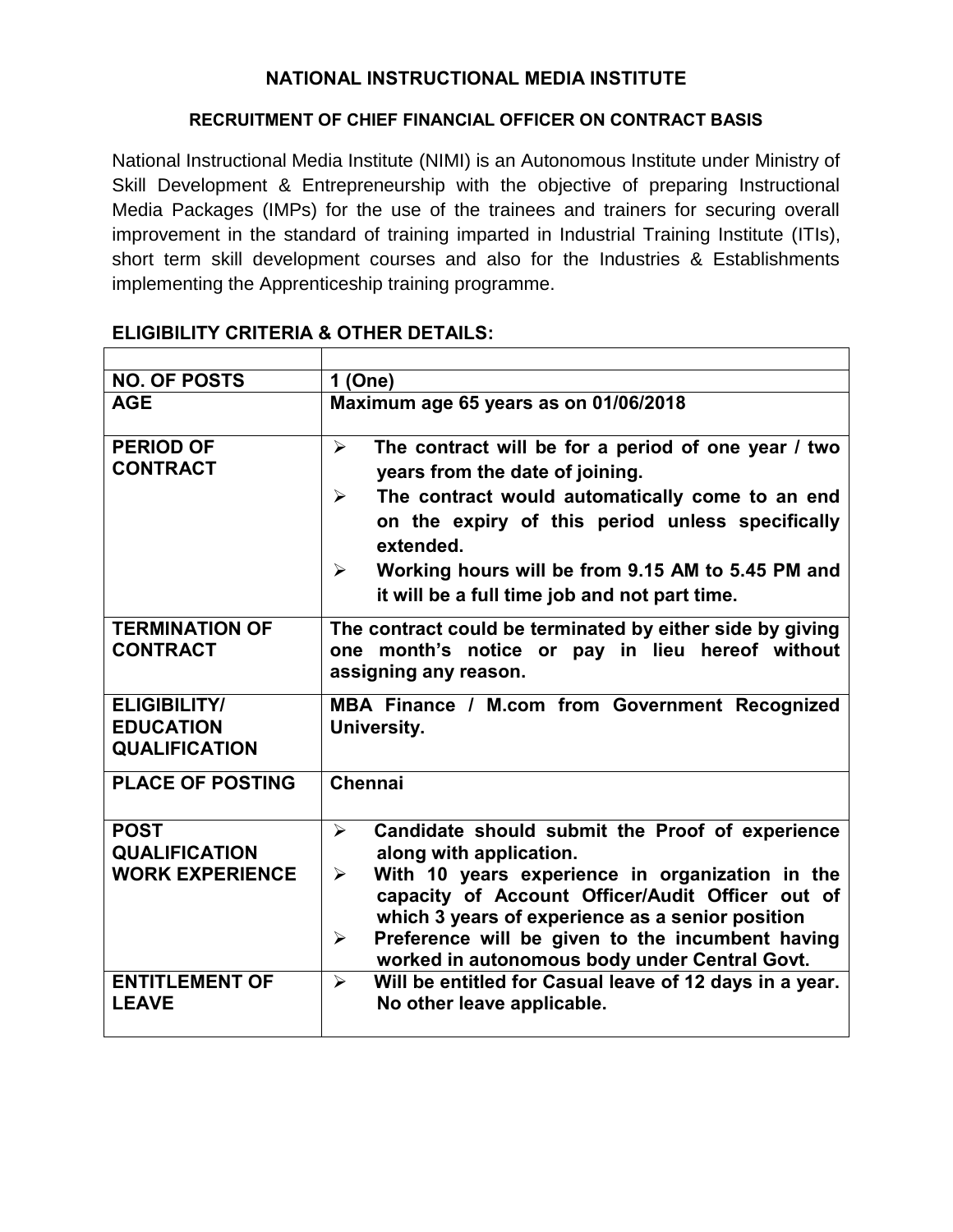| <b>JOB DESCRIPTION</b>   | To take care of all financial and other statutory<br>requirements to be observed by NIMI as an autonomous |
|--------------------------|-----------------------------------------------------------------------------------------------------------|
|                          | Institute including the following:                                                                        |
|                          |                                                                                                           |
|                          | $\triangleright$ Accounting<br>procedures prescribed<br>the<br>for                                        |
|                          | department with view to ensure that they are                                                              |
|                          | correct, adequate and free from any defects.                                                              |
|                          | $\triangleright$ Implementation of the prescribed procedures and                                          |
|                          | orders issued from time to time.                                                                          |
|                          | $\triangleright$ Scrutiny and check of payment and accounting                                             |
|                          |                                                                                                           |
|                          | work                                                                                                      |
|                          | $\triangleright$ Construct and monitor reliable control systems.                                          |
|                          | $\triangleright$ Ensure that NIMI complies with all legal and                                             |
|                          | requirements<br>regulatory<br><b>Assets</b><br><b>Liability</b>                                           |
|                          | Management.                                                                                               |
|                          | $\triangleright$ Ensure that the record keeping<br>meets the                                              |
|                          |                                                                                                           |
|                          | requirements<br>of<br>auditors<br>and<br>government                                                       |
|                          | agencies.                                                                                                 |
|                          | > Preparation of Budget, viz, BE/RE/FE, settlement                                                        |
|                          | of Audit paras, etc.                                                                                      |
|                          | $\triangleright$ Preparation of Monthly and Quarterly Expenditure                                         |
|                          | <b>Reports</b>                                                                                            |
|                          | $\triangleright$ Manage the budgeting processes. Monitor cash                                             |
|                          | balances and cash forecasts.                                                                              |
|                          | $\triangleright$ Develop financial and tax strategies.                                                    |
|                          | $\triangleright$ Statutory Tax Returns like GST, IT etc.                                                  |
|                          | $\triangleright$ Co-ordination with AG Audit and Internal Audit                                           |
|                          | procedures.                                                                                               |
|                          | $\triangleright$ Periodical review of all accounts records and                                            |
|                          | preparation of Annual Report, etc.                                                                        |
|                          | $\triangleright$ Any other related activity as assigned from time to                                      |
|                          | time.                                                                                                     |
|                          |                                                                                                           |
| <b>REMUNERATION</b>      | Consolidated amount depending on experience will<br>➤                                                     |
|                          | be given.                                                                                                 |
|                          | shall<br>$\blacktriangleright$<br>He<br>be<br>eligible for any<br>other<br>not                            |
|                          | perks/allowances.                                                                                         |
|                          | The Compensation and terms and conditions will be<br>➤                                                    |
|                          | negotiated / finalized depending upon the suitability                                                     |
|                          | of the candidate.                                                                                         |
| <b>MODE OF SELECTION</b> | <b>Candidates</b><br>short-listed<br>for<br>will<br>be<br><b>Personal</b><br>$\blacktriangleright$        |
|                          |                                                                                                           |
|                          | Interview, based on their qualification, experience                                                       |
|                          | and suitability for the post.                                                                             |
|                          | The shortlisted candidates have to undergo the<br>➤                                                       |
|                          |                                                                                                           |
|                          | process of Personal Interview.                                                                            |
|                          | Final selection will be on the performance by the<br>➤                                                    |
|                          | candidate in Personal Interview.                                                                          |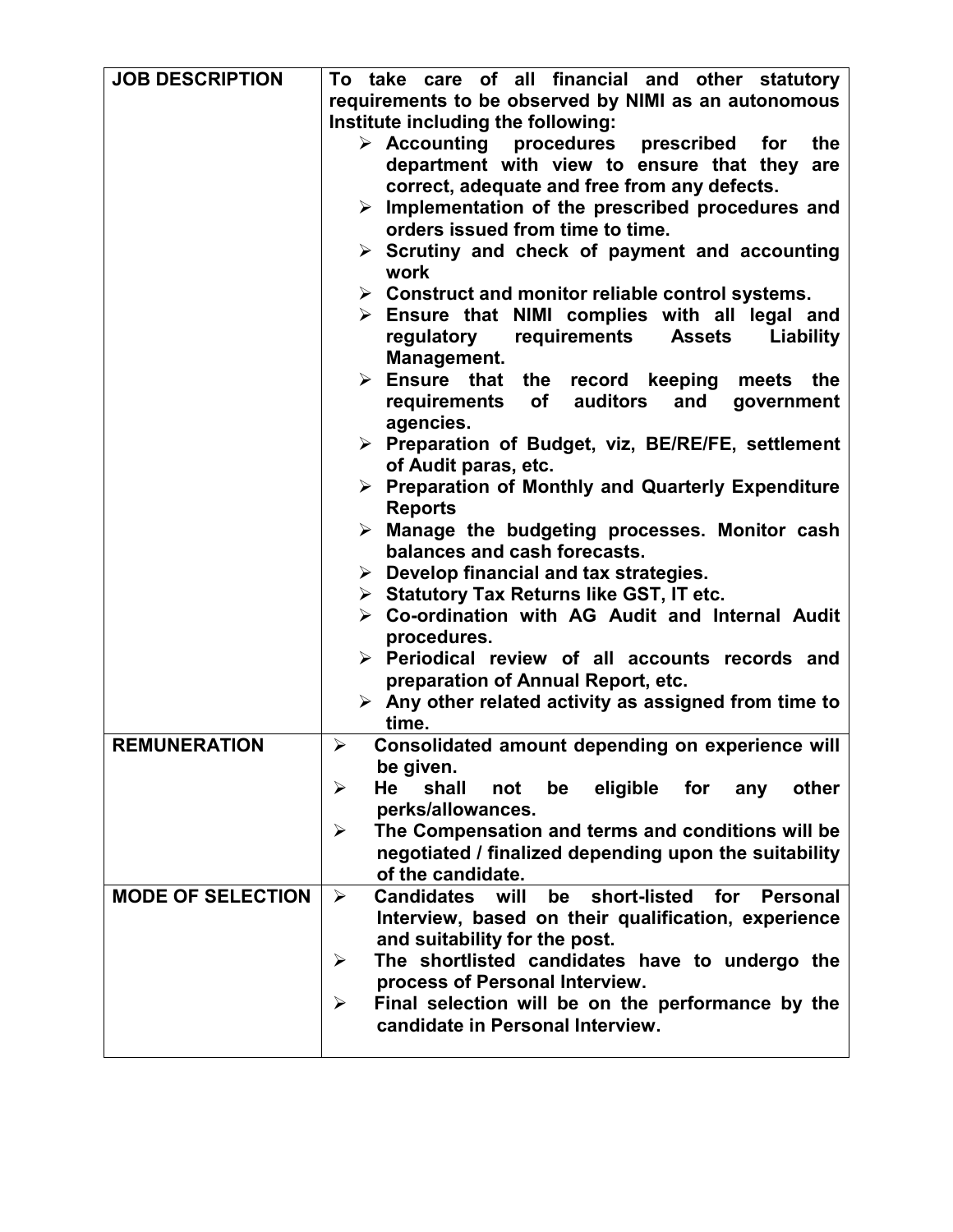| <b>TERMS AND</b><br><b>CONDITIONS OF</b><br><b>EMPLOYMENT</b> | The terms & condition of Recruitment is whole and<br>$\blacktriangleright$<br>simple governed by the provisions of the contract<br>and the engagement shall not be construed as an<br>employment in<br><b>NIMI</b><br>and<br>the provisions<br><b>of</b><br>PF/Gratuity/Pension, etc. shall not apply in this<br>case.                                                                                                                                                                                                                                                                                                                                                                                                      |
|---------------------------------------------------------------|-----------------------------------------------------------------------------------------------------------------------------------------------------------------------------------------------------------------------------------------------------------------------------------------------------------------------------------------------------------------------------------------------------------------------------------------------------------------------------------------------------------------------------------------------------------------------------------------------------------------------------------------------------------------------------------------------------------------------------|
|                                                               | The contract can be terminated by either of the<br>➤<br>parties by giving one month's clear notice.<br>No other allowance / Payment / Benefit / facility<br>➤<br>other than what has been specifically mentioned in<br>the Terms and Conditions shall be payable.                                                                                                                                                                                                                                                                                                                                                                                                                                                           |
|                                                               | On completion of the contractual period of one year,<br>➤<br>his/her engagement shall automatically come to an<br>end and be renewed on NIMI's discretion.<br><b>There</b><br>will not be a need for issuance of communication<br>by NIMI for termination of the contract after the<br>above said period.<br>He/She shall be required to execute an agreement in<br>➤<br>which he/she shall agree not to disclose any<br>information / Data which he/she is privy to while in<br>the contract engagement and shall take reasonable<br>security<br>accidential<br>prevent<br>measures<br>to<br>disclosure.                                                                                                                   |
| <b>OTHER MATTERS</b>                                          | the<br>$\blacktriangleright$<br><b>Short-listing</b><br>will<br>be<br>based<br><b>on</b><br>documents/certificates/testimonials etc submitted<br>candidates<br>to<br>substantiate<br>his<br>the<br>by<br>qualification/post qualification experience declared<br>in the resume.<br>Candidates short-listed will have to make their own<br>➤<br>arrangment for travel/stay for<br>attending<br>the<br>interview.<br>$\blacktriangleright$<br>Decisions of NIMI in all matters regarding eligibility,<br>selection etc. would be final and binding on the<br>candidates.<br>No l<br>representation<br>or correspondence will<br>≻<br>be<br>entertained by NIMI in this regard and the decision<br>of the NIMI shall be final. |

# **(i) SELECTION PROCEDURE**

- ➢ The slection for engagement of "Chief Financial Officer" on contract is on the basis of short-listing through the resumes received and Personal Interview.
- ➢ NIMI reserves the right to shortlist requisite number of candidates based on the qualification, experience and suitability of the candidates for the post and only those shortlisted candidates will be called for Personal Interview.